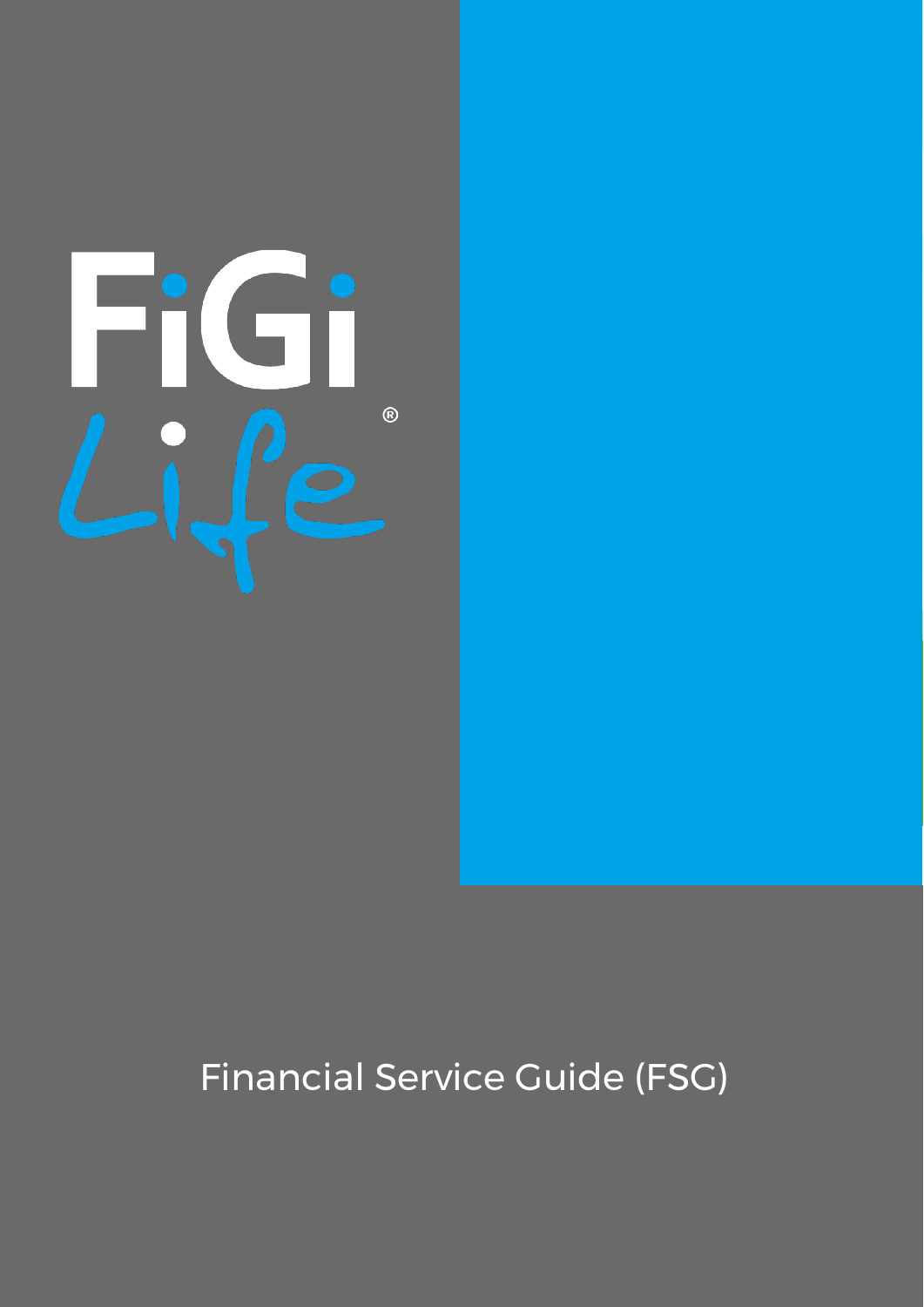

# FINANCIAL SERVICE GUIDE (FSG)

# THE PURPOSE OF THIS GUIDE

This Financial Services Guide (FSG) is an important document designed to assist you in deciding whether to use any of the services offered by Future Insurance Group International Pty Ltd (FiGi Life), (ABN 68 619 183 149, AFSL 506558) and contains important information about:

- What financial services are provided
- Who we act for
- How to contact us
- **Our** products
- Retail clients
- Will you receive tailored advice?
- Personal information
- **Complaints**
- **Compensation**
- Electronic delivery of disclosure statements
- Our source of income
- How commissions and policy fees are calculated

Any reference to "us", "we" or "our" means Future Insurance Group International Pty Ltd (FiGi Life).

# WHAT FINANCIAL SERVICES DO we PROVIDE?

FiGi Life holds an Australian Financial Services License that allows us to provide general financial product advice to both retail and wholesale clients as follows:

(a) Provide general financial product advice for the following classes of financial products:

• General insurance products; and

(b) Deal in a financial product by:

• Issuing, applying for, acquiring, varying or disposing of a financial product.

### WHO DO WE ACT FOR?

We act as an underwriting agency on behalf of the insurer, however we are also here to provide a service, support and assistance to you.

# HOW TO CONTACT US

You can contact us by:

Email: [info@figilife.com.au;](mailto:info@figilife.com.au)

Phone: Request a Call Back via our Contact Us page on our website [www.figilife.com.au;](http://www.figilife.com.au/)

Post: PO Box 6479, Baulkham Hills, 2153

# OUR PRODUCTS

We provide a range of lifestyle related products that are designed to reimburse you towards some of the associated and unexpected expenses following a covered event.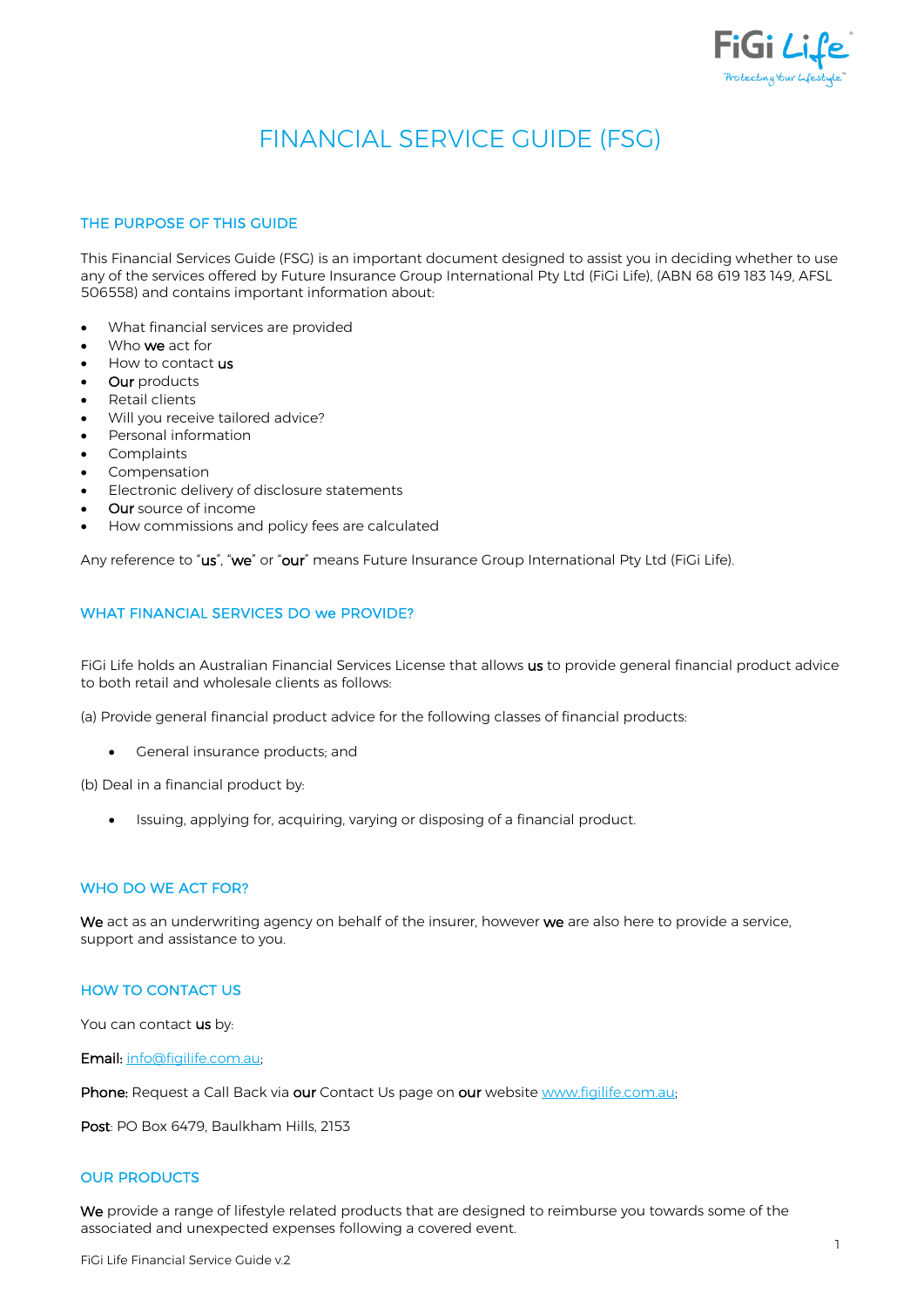

# RETAIL CLIENTS\*

Under the Corporations Act 2001 (The Act) Retail Clients are provided with additional protection from other clients. The Act defines Retail Clients as:

Individuals or a manufacturing business employing less than one-hundred (100) people or any other business employing less than twenty (20) people and that are purchasing the following types of insurance covers:

Motor vehicle, home building, contents, personal and domestic, sickness/accident/travel, consumer credit and other classes as prescribed by regulations.

Some of the information in this FSG only applies to Retail Clients and it is important that you understand if you are covered by the additional protection provided.

#### WILL YOU RECEIVE TAILORED ADVICE?

We only provide General Advice to our Retail Clients. General Advice does not take into account your particular needs and requirements and you should consider the appropriateness of this advice to your circumstances prior to acting upon it. We will provide you with a General Advice Warning in such cases.

If we recommend the purchase of a particular financial product, we will also give you a Product Disclosure Statement at that time, which sets out details specific to that product and the key benefits and risks in purchasing the product.

#### PERSONAL INFORMATION

The Privacy Act 1988 sets out standards for the collection and management of personal information. With your consent, we will only use your personal information for general insurance services. Our Customer Privacy Policy is available on our website www.figilife.com.au.

#### **COMPLAINTS**

If you are not satisfied with our services, you should contact our Complaints Officer in the first instance. If your complaint cannot be resolved to your satisfaction by us, you have the right to refer the matter to the Australian Financial Complaints Authority (AFCA). We are members of the AFCA, a free consumer service. Further information is available from our website www.figilife.com.au, or you can contact the AFCA directly as follows.

#### Website: [www.afca.org.au](http://www.afca.org.au/)

Email[: info@afca.org.au](mailto:info@afca.org.au)

Telephone: 1800 931 678 (free call)

In writing to: Australian Financial Complaints Authority, GPO Box 3, Melbourne VIC 3001

# **COMPENSATION**

We hold a Professional Indemnity Insurance Policy. This policy covers us and our employees for claims made against us as a result of the conduct or professional negligence of us or our employees in the provision of financial services. This policy satisfies the requirements for compensation arrangements under Section 912B of The Act.

#### ELECTRONIC DELIVERY OF DISCLOSURE NOTICES

Please note that where possible we prefer to provide all correspondence and disclosure notices (including Financial Service Guides and Product Disclosure Statements) to you electronically, via email attachments or email links to documents/websites etc. If you have provided your email address to us, we will typically use that